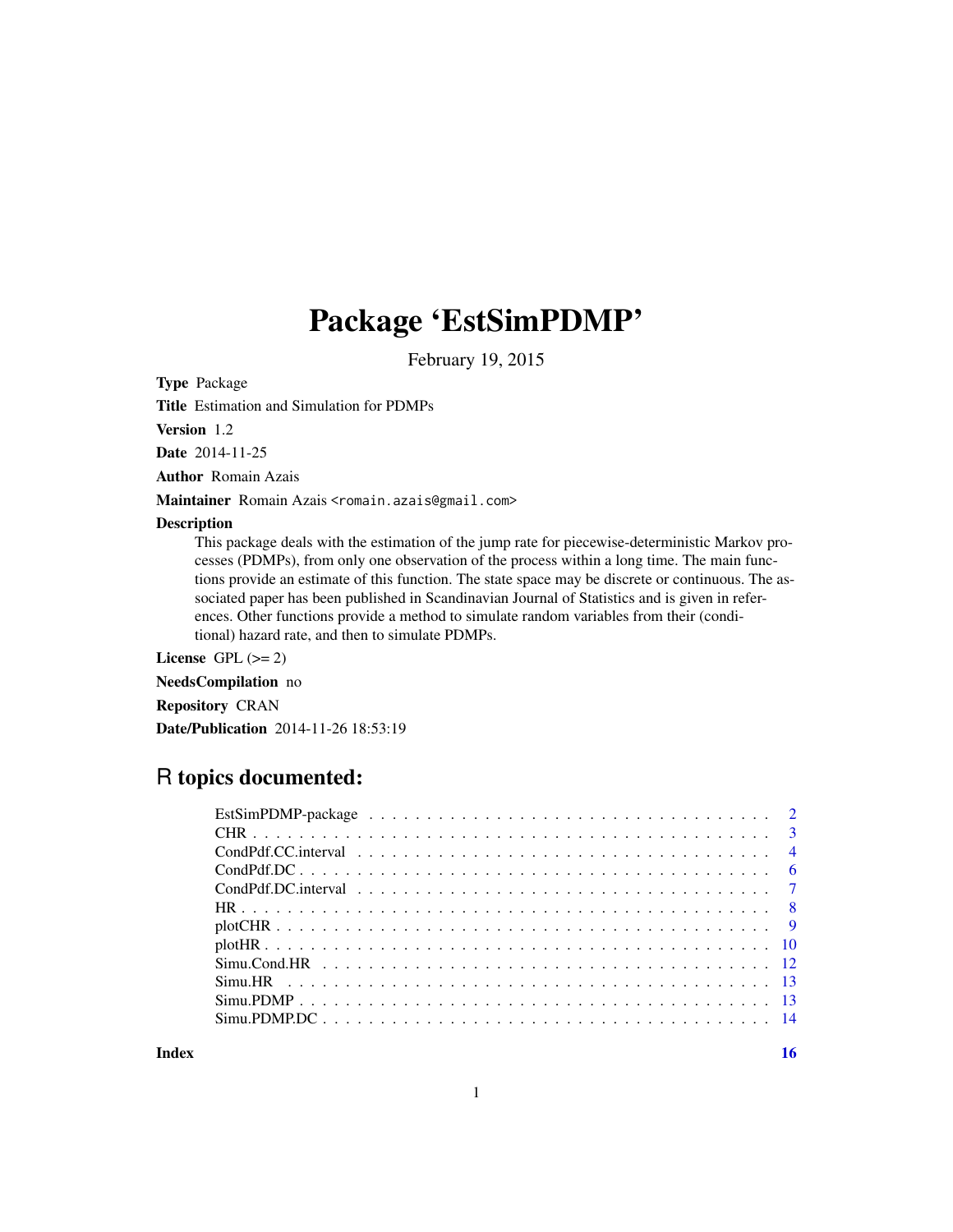<span id="page-1-0"></span>EstSimPDMP-package *Nonparametric estimation of the jump rate and simulation for piecewise-deterministic Markov processes*

#### Description

This package deals with the estimation of the jump rate for piecewise-deterministic Markov processes (PDMPs), from only one observation of the process within a long time. The main functions provide an estimate of this function. The state space may be discrete or continuous. The associated paper is given in References. Other functions provide a method to simulate random variables from their (conditional) hazard rate, and then to simulate PDMPs.

#### Details

| Package: | EstSimPDMP |
|----------|------------|
| Type:    | Package    |
| Version: | 1.2.       |
| Date:    | Nov 2014   |
| License: | $GPL (=2)$ |

Simu.Cond.HR(n,lambda,x)

CondPdf.DC.interval(data,x,tmin,tmax,N)

CondPdf.CC.interval(data,x,epsilon,tmin,tmax,N)

## Author(s)

Romain AZAIS <romain.azais@gmail.com>

#### References

Azais R., Dufour F., and Gegout-Petit A. *Nonparametric estimation of the conditional distribution of the inter-jumping times for piecewise-deterministic Markov processes* Scandinavian Journal of Statistics, 2014.

#### See Also

[CondPdf.DC.interval](#page-6-1), [CondPdf.CC.interval](#page-3-1), [Simu.HR](#page-12-1), [Simu.Cond.HR](#page-11-1)

## Examples

```
# Simu.Cond.HR
example<-function(x,t){
sqrt(sum(x^2))+t
}
# Simulations of 50 iid random variables with hazard rate=example given x=3
```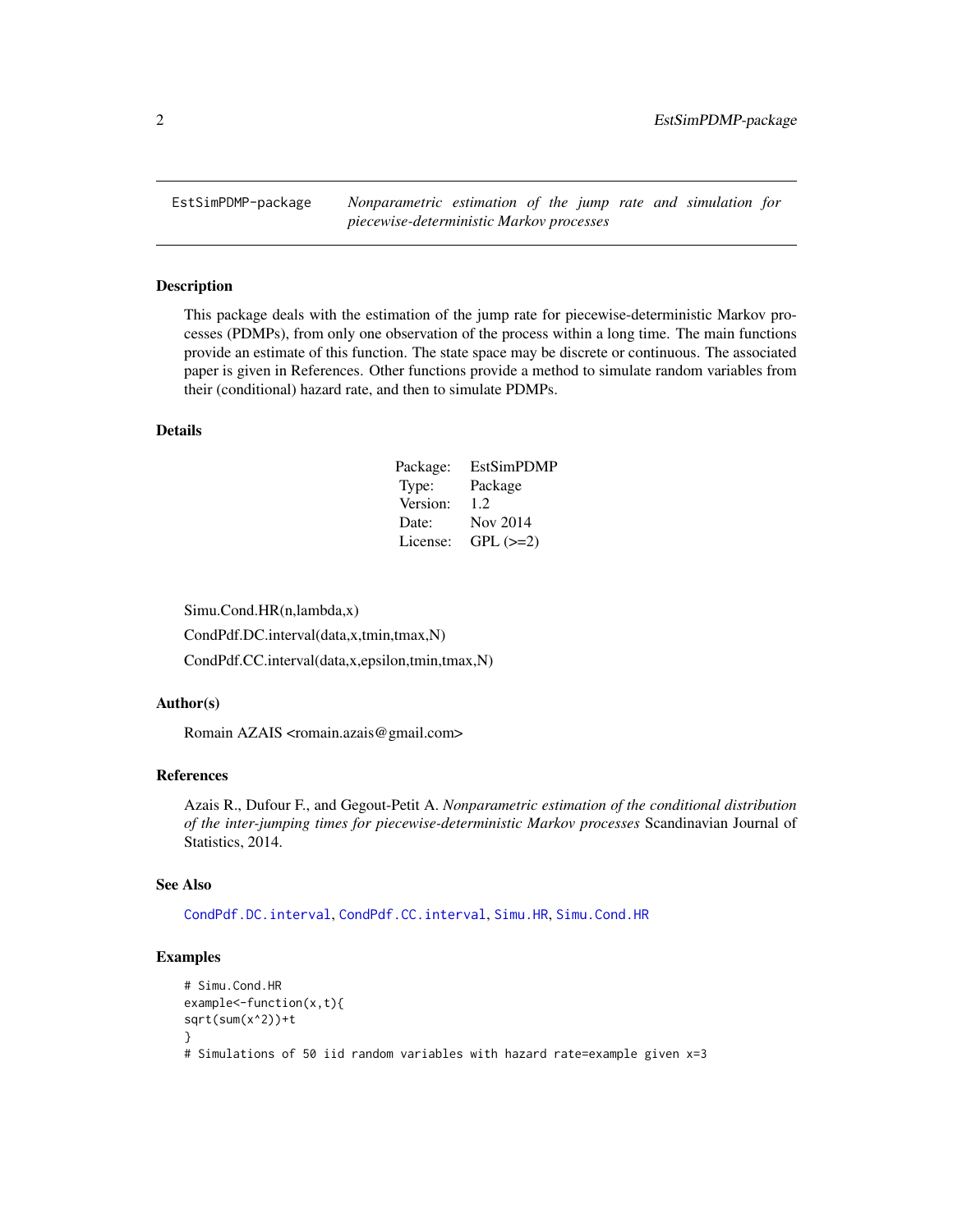#### <span id="page-2-0"></span> $CHR$  3

```
Simu.Cond.HR(50,example,3)
# Simulations of 50 iid random variables with hazard rate=example given x=0.5
# Simu.Cond.HR(50,example,0.5)
# CondPdf.DC.interval
# Simulation of a PDMP with discrete state space
dat<-Simu.PDMP.DC(1,500,verbose=FALSE)
# Estimation of the conditional density given state=2
CondPdf.DC.interval(dat,2,0.4,5.5,70,alpha=1/4,bound=5.8)
tmin<-0.4
tmax<-5.5
N<-70
a<-(N*tmin):(N*tmax)
a<-a/N
# Conditional density given state=2
gr<-exp(-a)
# Theoretical conditional pdf
points(a,gr,"l",col="blue")
# CondPdf.CC.interval
# Simulation of a PDMP with continuous state space
dat<-Simu.PDMP(2.3,500,verbose=FALSE)
# Estimation of the conditional density given state=1.8
CondPdf.CC.interval(dat,1.8,0.3,0.5,7.5,70,h=1/3,bound=7.8)
tmin<-0.5
tmax<-7.5
N<-70
a<-tmin:N*tmax
a<-a/N
x < -1.8# Theoretical conditional pdf given state=1.8
grid<-(1/(1+x))*exp(-(1/(1+x))*a)
points(a,grid,"l",col="blue")
```
<span id="page-2-1"></span>CHR *Nelson-Aalen estimator*

## Description

This function computes the Nelson-Aalen estimator of the cumulative hazard rate from independent positive observations.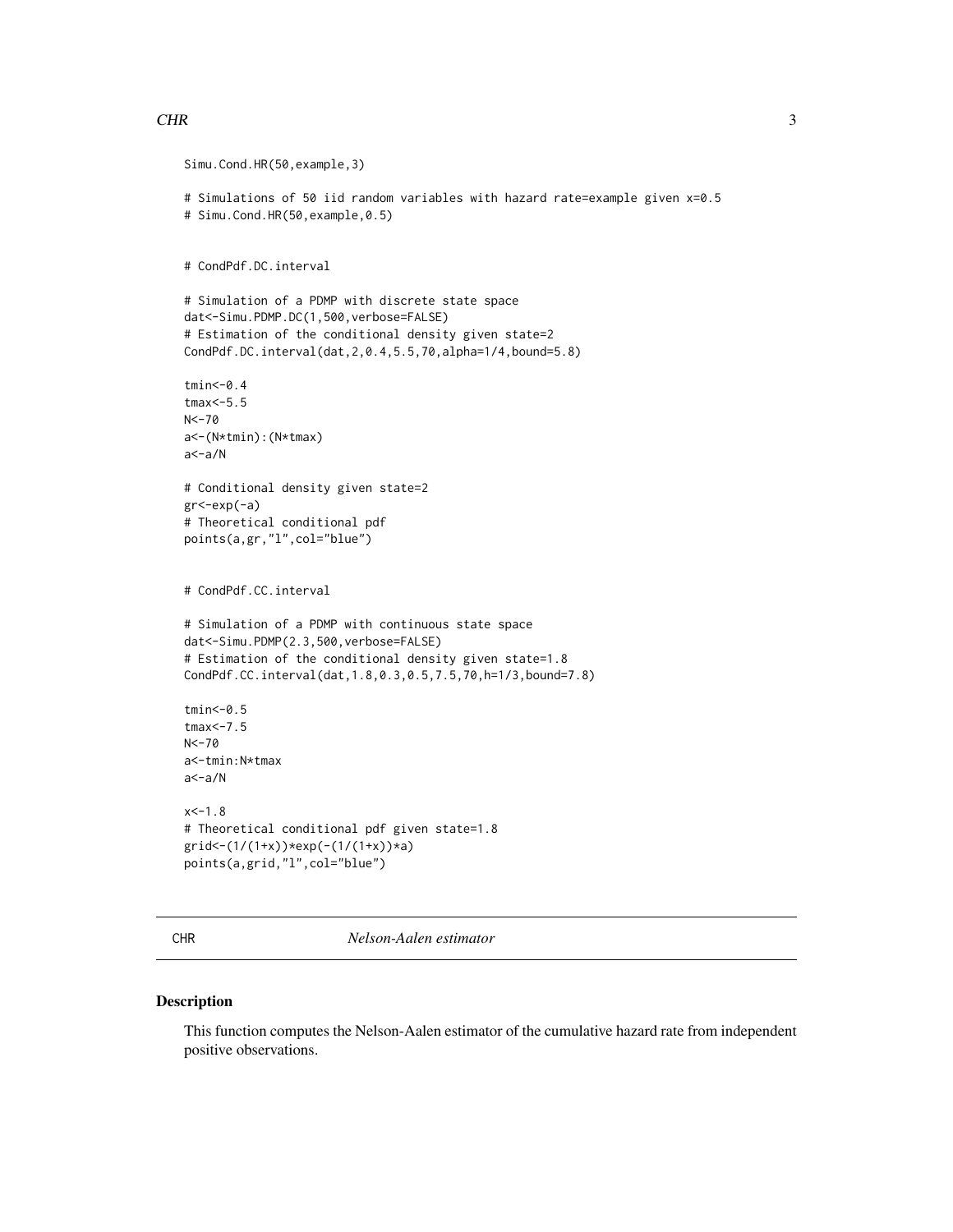#### <span id="page-3-0"></span>Usage

CHR(dat,t)

## Arguments

| dat | data from which the estimator is to be computed. |
|-----|--------------------------------------------------|
|     | the estimator is computed at time t.             |

#### Author(s)

Romain Azais

## References

Andersen P.K., Borgan O., Gill R.D., Keiding N. *Statistical models based on counting processes* Springer Series in Statistics. Springer-Verlag, New-York (1993)

#### See Also

[plotCHR](#page-8-1)

#### Examples

# CHR

```
# Simulation of 50 independent exponential random variables
dat<-rexp(50,1)
```

```
# Nelson-Aalen estimator of cumulative hazard rate at time 2
CHR(dat,2)
```
<span id="page-3-1"></span>CondPdf.CC.interval *Estimation of the density associated to the jump rate for piecewisedeterministic Markov processes (continuous state space)*

#### Description

This is the main function of the package EstSimPDMP. It computes the estimation of the density associated to the jump rate for a piecewise-deterministic Markov process (PDMP) whose state space is continuous. Details about the estimator are given in the paper mentioned in References.

## Usage

CondPdf.CC.interval(dat,x,epsilon,tmin,tmax,nbre,h,alpha,verbose,bound)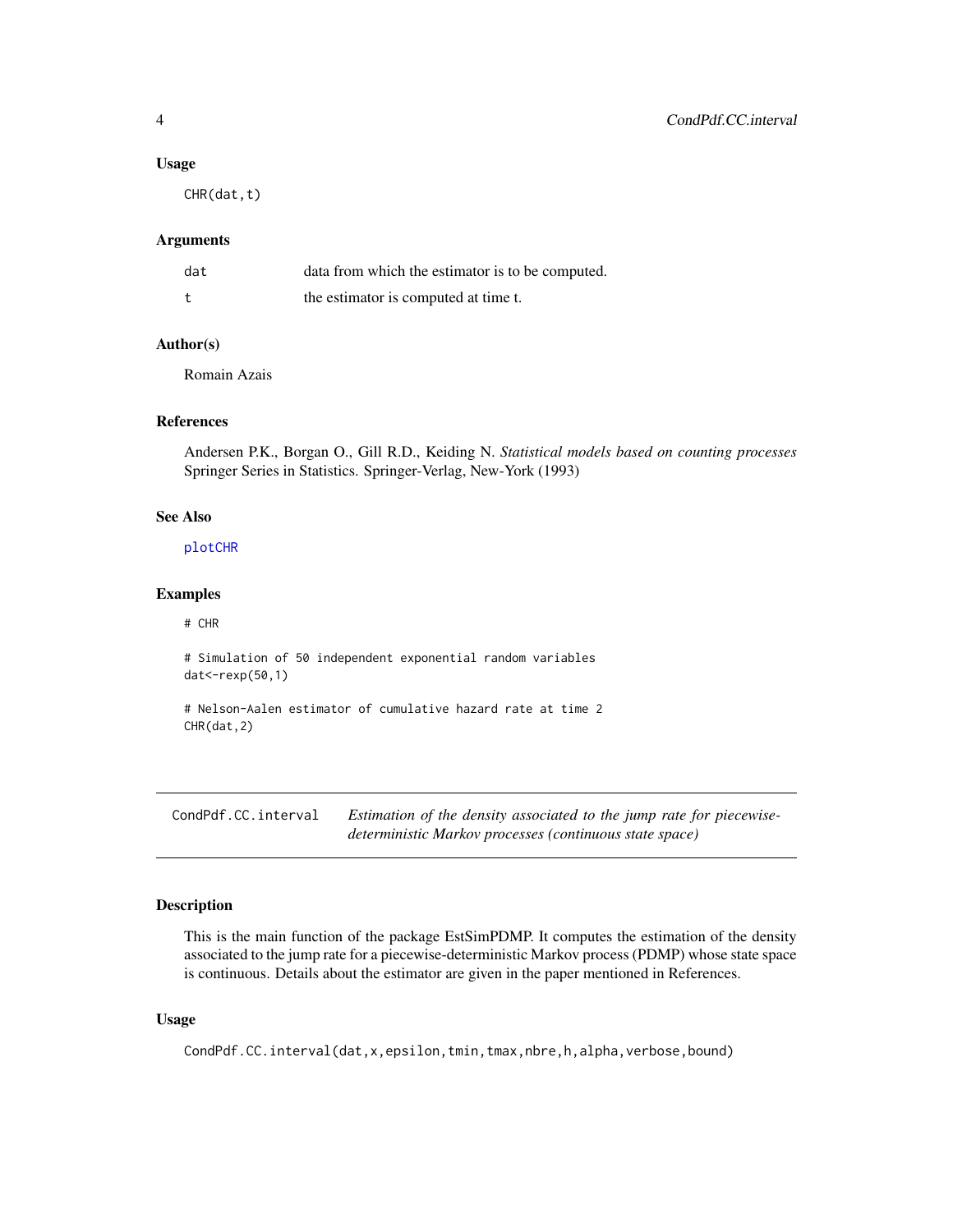#### <span id="page-4-0"></span>Arguments

| dat          | data from which the estimator is to be computed. It corresponds to the obser-<br>vation of a PDMP within a long time, dat is a matrix such that the last column<br>contains the interarrival times, while the other columns contain the post-jump<br>locations of the process. |
|--------------|--------------------------------------------------------------------------------------------------------------------------------------------------------------------------------------------------------------------------------------------------------------------------------|
| $\mathsf{x}$ | the conditional probability density function is estimated given state is around x.                                                                                                                                                                                             |
| epsilon      | the probability density function is estimated given the distance between state<br>and x is less than epsilon. If epsilon is small, this is an approximation of the<br>exact density.                                                                                           |
| tmin         | the probability density function is estimated between tmin and tmax.                                                                                                                                                                                                           |
| tmax         | the probability density function is estimated between tmin and tmax. In addition,<br>tmax must be less than bound.                                                                                                                                                             |
| nbre         | size of the grid plot.                                                                                                                                                                                                                                                         |
| h.           | bandwith                                                                                                                                                                                                                                                                       |
| alpha        | strictly positive real number. If h is NULL, the bandwith is $1/n^{\alpha}$ alpha where n<br>is the number of data.                                                                                                                                                            |
| verbose      | if TRUE, add a plot between tmin and tmax.                                                                                                                                                                                                                                     |
| bound        | the estimator is computed as an integral between the times $0$ and bound. bound<br>must be less than the deterministic exit time function tstar computed at state x                                                                                                            |

#### Author(s)

Romain Azais

## References

Azais R., Dufour F., and Gegout-Petit A. *Nonparametric estimation of the conditional distribution of the inter-jumping times for piecewise-deterministic Markov processes* Scandinavian Journal of Statistics, 2014.

#### See Also

[CondPdf.DC.interval](#page-6-1), [Simu.PDMP](#page-12-2)

## Examples

# CondPdf.CC.interval

# Simulation of a PDMP with continuous state space dat<-Simu.PDMP(2.3,500,verbose=FALSE)

# Estimation of the conditional density given state=1.8 CondPdf.CC.interval(dat,1.8,0.3,0.5,7.5,70,h=1/3,bound=7.8)

tmin<-0.5 tmax<-7.5 N<-70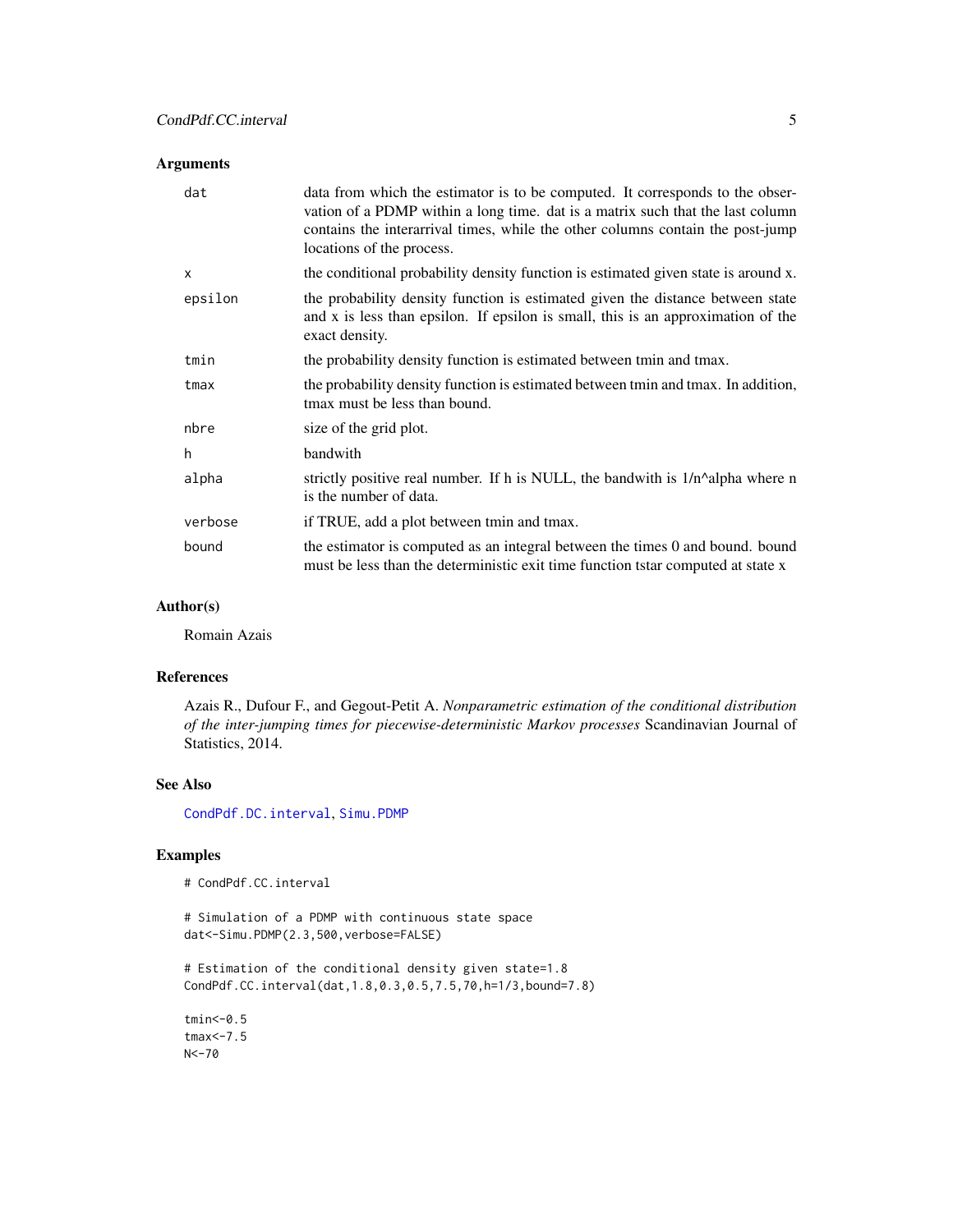```
a<-tmin:N*tmax
a<-a/N
x < -1.8# Theoretical conditional pdf given state=1.8
grid<-(1/(1+x))*exp(-(1/(1+x))*a)
points(a,grid,"l",col="blue")
```
<span id="page-5-1"></span>CondPdf.DC *Estimation of the density associated to the jump rate for piecewisedeterministic Markov processes (discrete state space)*

## Description

This function computes the estimation of the density associated to the jump rate for a piecewisedeterministic Markov process whose state space is finite. The estimator is given in the paper mentioned in References.

## Usage

CondPdf.DC(dat,x,t,h,alpha,bound)

## Arguments

| dat          | data from which the estimator is to be computed. It corresponds to the obser-<br>vation of a process within a long time, dat is a matrix such that the last column<br>contains the interarrival times, while the other columns contain the states. |
|--------------|----------------------------------------------------------------------------------------------------------------------------------------------------------------------------------------------------------------------------------------------------|
| $\mathsf{x}$ | the conditional probability density function is estimated given state=x.                                                                                                                                                                           |
| t            | the conditional probability density function is estimated at time t. In addition, t<br>must be less than bound.                                                                                                                                    |
| h            | bandwith                                                                                                                                                                                                                                           |
| alpha        | strictly positive real number. If h is NULL, the bandwith is 1/n^alpha where n<br>is the number of data.                                                                                                                                           |
| bound        | the estimator is computed as an integral between the times 0 and bound. bound<br>must be less than the deterministic exit time function tstar computed at state x                                                                                  |

## Author(s)

Romain Azais

## References

Azais R., Dufour F., and Gegout-Petit A. *Nonparametric estimation of the conditional distribution of the inter-jumping times for piecewise-deterministic Markov processes* Scandinavian Journal of Statistics, 2014.

<span id="page-5-0"></span>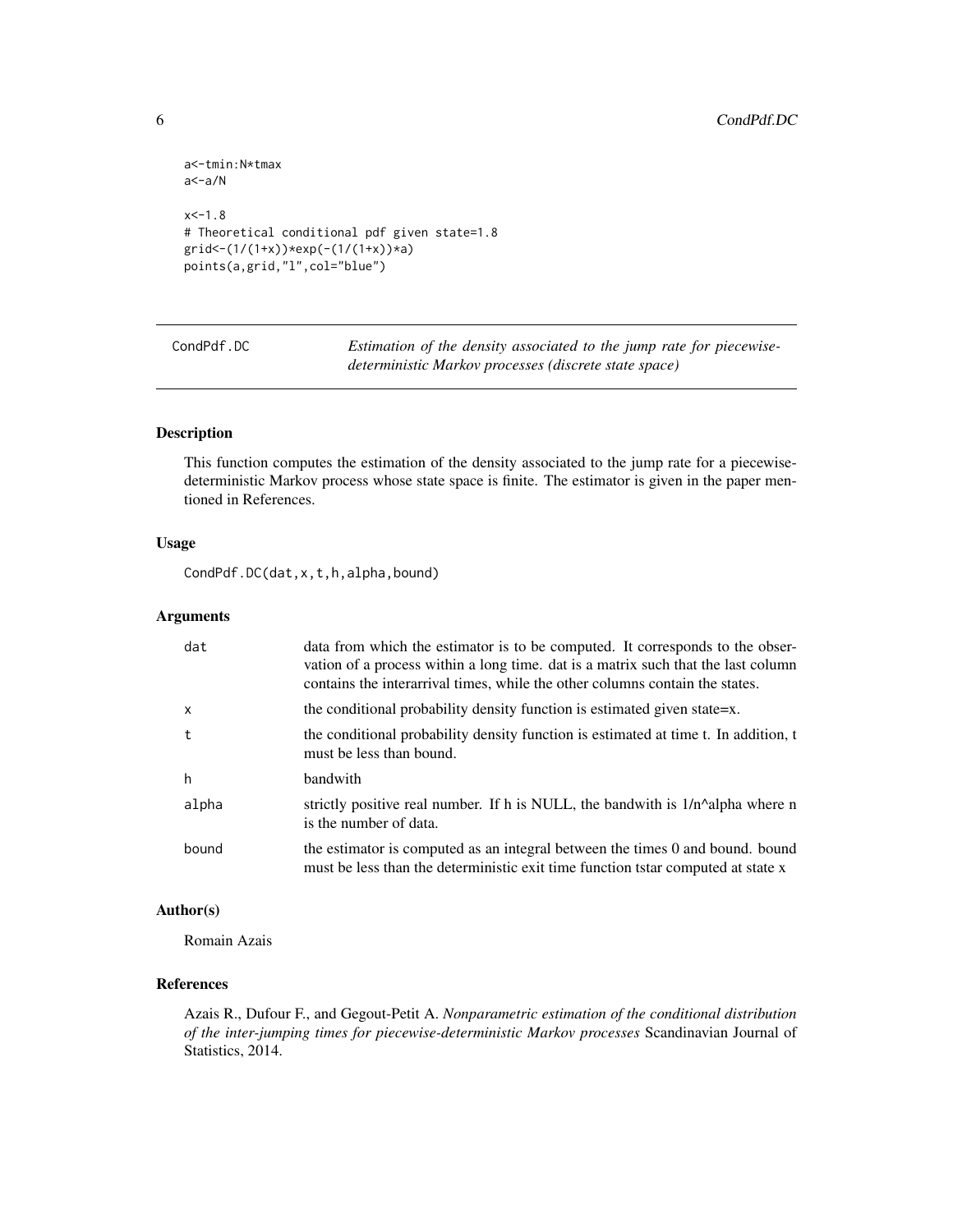## <span id="page-6-0"></span>CondPdf.DC.interval 7

## See Also

[CondPdf.DC.interval](#page-6-1), [Simu.PDMP.DC](#page-13-1)

#### Examples

# CondPdf.DC

```
# Simulation of a PDMP with discrete state space
dat<-Simu.PDMP.DC(1,200,verbose=FALSE)
```

```
# Estimation of the conditional density given state=2 at time 2
CondPdf.DC(dat,2,2,bound=5.8)
```
<span id="page-6-1"></span>CondPdf.DC.interval *Estimation of the density associated to the jump rate for piecewisedeterministic Markov processes (discrete state space)*

## Description

This function computes the estimation of the density associated to the jump rate for a piecewisedeterministic Markov (PDMP) process whose state space is finite between the two times tmin and tmax. The estimator is given in the paper mentioned in References.

### Usage

CondPdf.DC.interval(dat,x,tmin,tmax,nbre,h,alpha,verbose,bound)

#### Arguments

| dat          | data from which the estimator is to be computed. It corresponds to the obser-<br>vation of a PDMP within a long time. dat is a matrix such that the last column<br>contains the interarrival times, while the other columns contain the states. |
|--------------|-------------------------------------------------------------------------------------------------------------------------------------------------------------------------------------------------------------------------------------------------|
| $\mathsf{x}$ | the conditional probability density function is estimated given state=x.                                                                                                                                                                        |
| tmin         | the conditional probability density function is estimated between tmin and tmax<br>given state=x.                                                                                                                                               |
| tmax         | the conditional probability density function is estimated between tmin and tmax<br>given state=x. In addition, tmax must be less than bound.                                                                                                    |
| nbre         | size of the grid plot.                                                                                                                                                                                                                          |
| h            | bandwith                                                                                                                                                                                                                                        |
| alpha        | strictly positive real number. If h is NULL, the bandwith is $1/n^{\alpha}$ alpha where n<br>is the number of data.                                                                                                                             |
| verbose      | if TRUE, add a plot between tmin and tmax.                                                                                                                                                                                                      |
| bound        | the estimator is computed as an integral between the times 0 and bound. bound<br>must be less than the deterministic exit time function tstar computed at state x.                                                                              |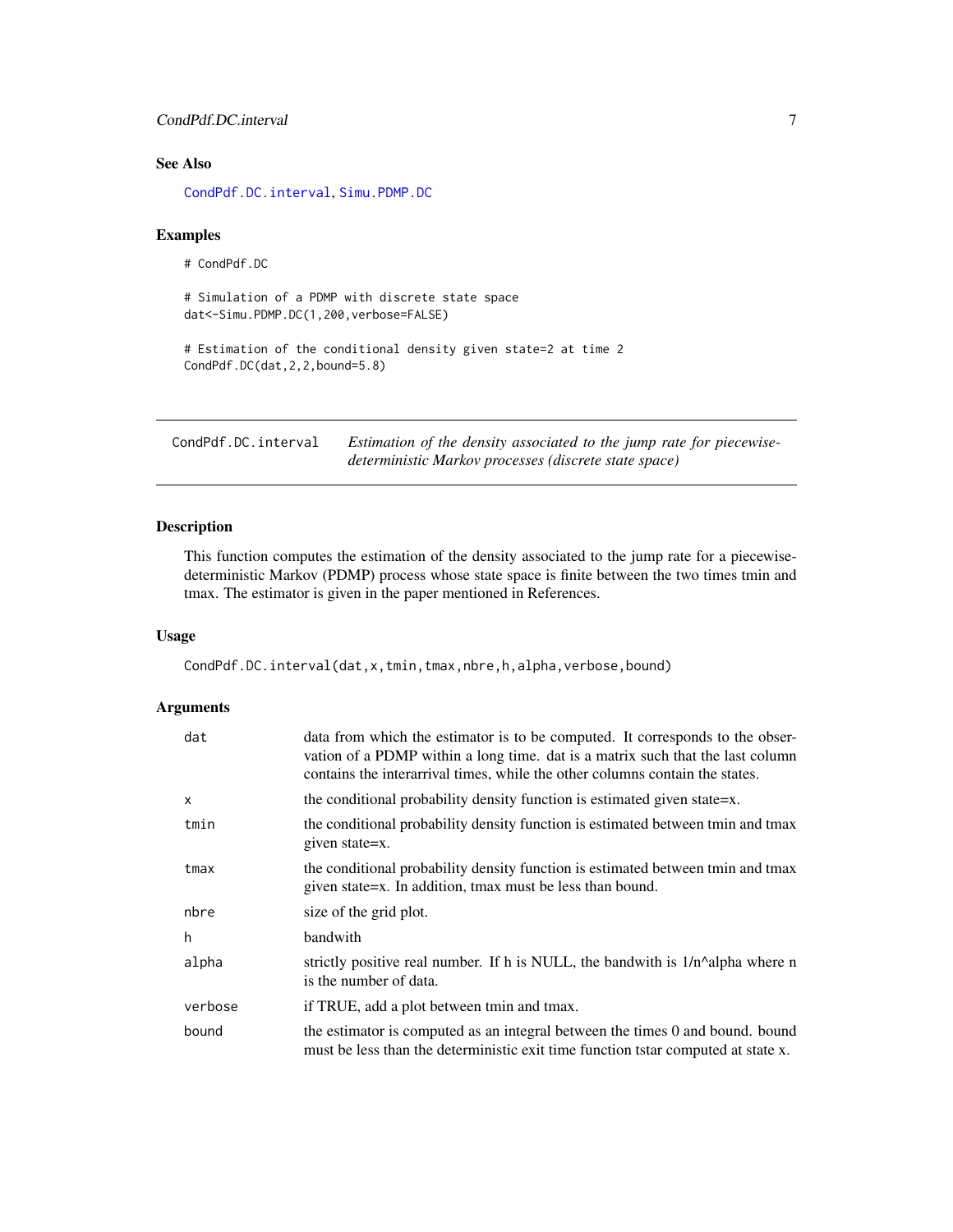#### <span id="page-7-0"></span>Author(s)

Romain Azais

## References

Azais R., Dufour F., and Gegout-Petit A. *Nonparametric estimation of the conditional distribution of the inter-jumping times for piecewise-deterministic Markov processes* Scandinavian Journal of Statistics, 2014.

#### See Also

[CondPdf.DC](#page-5-1), [Simu.PDMP.DC](#page-13-1)

#### Examples

```
# CondPdf.DC.interval
```

```
# Simulation of a PDMP with discrete state space
dat<-Simu.PDMP.DC(1,500,verbose=FALSE)
```

```
# Estimation of the conditional density given state=2
CondPdf.DC.interval(dat,2,0.4,5.5,70,alpha=1/4,bound=5.8)
```

```
tmin<-0.4
tmax<-5.5
N < -70a<-(N*tmin):(N*tmax)
a<-a/N
# Conditional density given state=2
gr<-exp(-a)
# Theoretical conditional pdf
```
points(a,gr,"l",col="blue")

<span id="page-7-1"></span>

HR *Estimator of the hazard rate function by a kernel method*

### Description

The function computes the estimator of the hazard rate function from positive data. This is the smoothed estimator given in the article written by Ramlau-Hansen. The kernel must be continuous with support [-1,1]. The chosen kernel is the Epanechnikov kernel.

#### Usage

HR(dat,t,h,alpha,bound)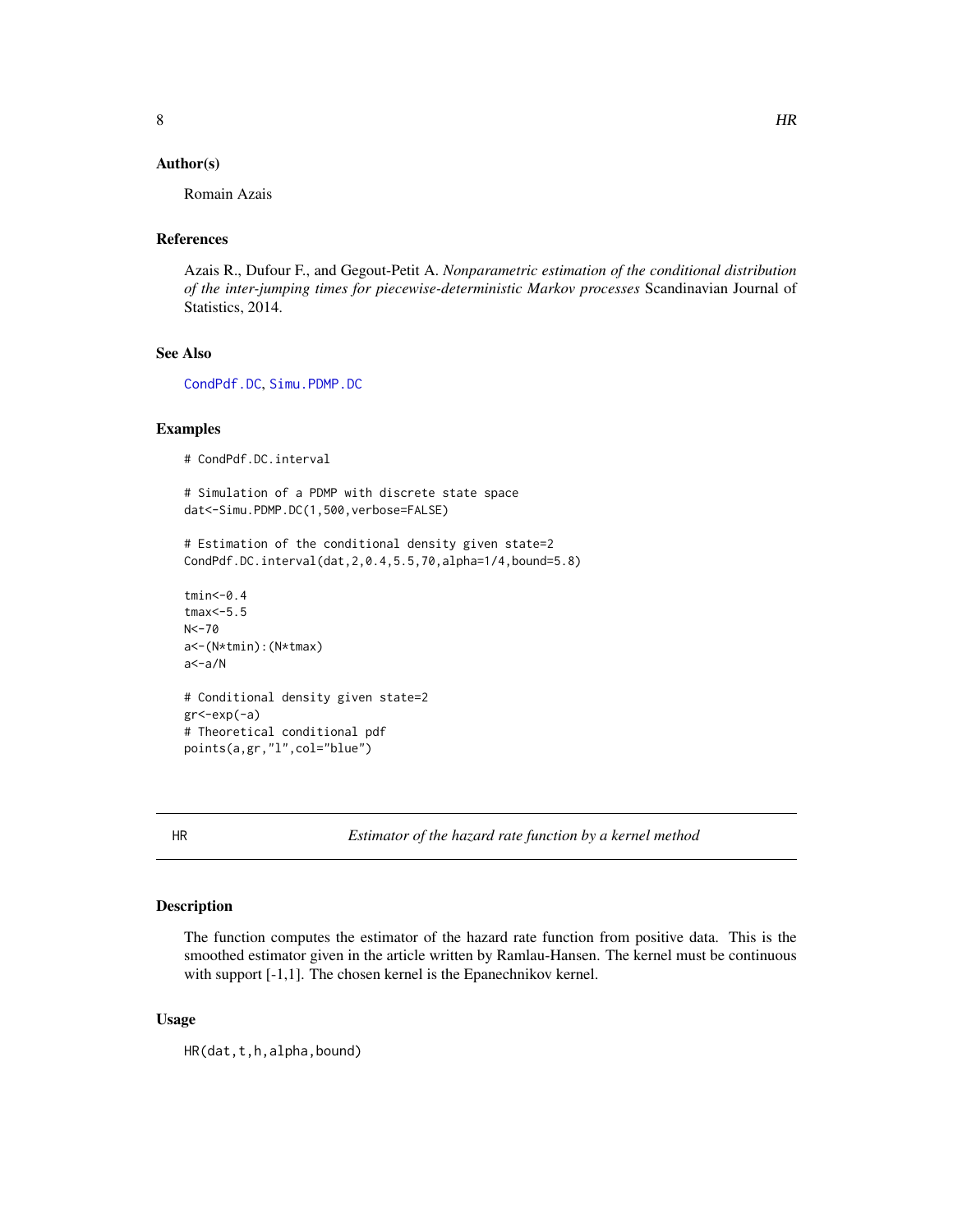#### <span id="page-8-0"></span>plotCHR 9

## Arguments

| dat   | data from which the estimator is to be computed.                                                                                                                                                 |
|-------|--------------------------------------------------------------------------------------------------------------------------------------------------------------------------------------------------|
| t     | the estimator is computed at time t.                                                                                                                                                             |
| h     | bandwith                                                                                                                                                                                         |
| alpha | strictly positive real number. If h is NULL, the bandwith is $1/n^{\alpha}$ alpha where n<br>is the number of data.                                                                              |
| bound | the estimator is computed as an integral between the times 0 and bound. bound<br>may be the deterministic time of censorship. The default value is Inf: it means<br>that there is no censorship. |

#### Author(s)

Romain Azais

#### References

Ramlau-Hansen H. *Smoothing counting process intensities by means of kernel functions* The Annals of Statistics, Vol. 11, No.2, (1983) 453-466

Andersen P.K., Borgan O., Gill R.D., Keiding N. *Statistical models based on counting processes* Springer Series in Statistics. Springer-Verlag, New-York (1993)

## See Also

[CHR](#page-2-1), [plotHR](#page-9-1)

#### Examples

# HR

```
# Simulation of 50 independent exponential random variables
dat<-rexp(50,1)
```

```
# Estimation of the exponential hazard rate at time 0.4
HR(dat,0.4)
```
<span id="page-8-1"></span>plotCHR *Plot the Nelson-Aalen estimator*

## Description

Function for computing and plotting the Nelson-Aalen estimator of the cumulative hazard rate between two times.

#### Usage

plotCHR(dat,tmin,tmax,N)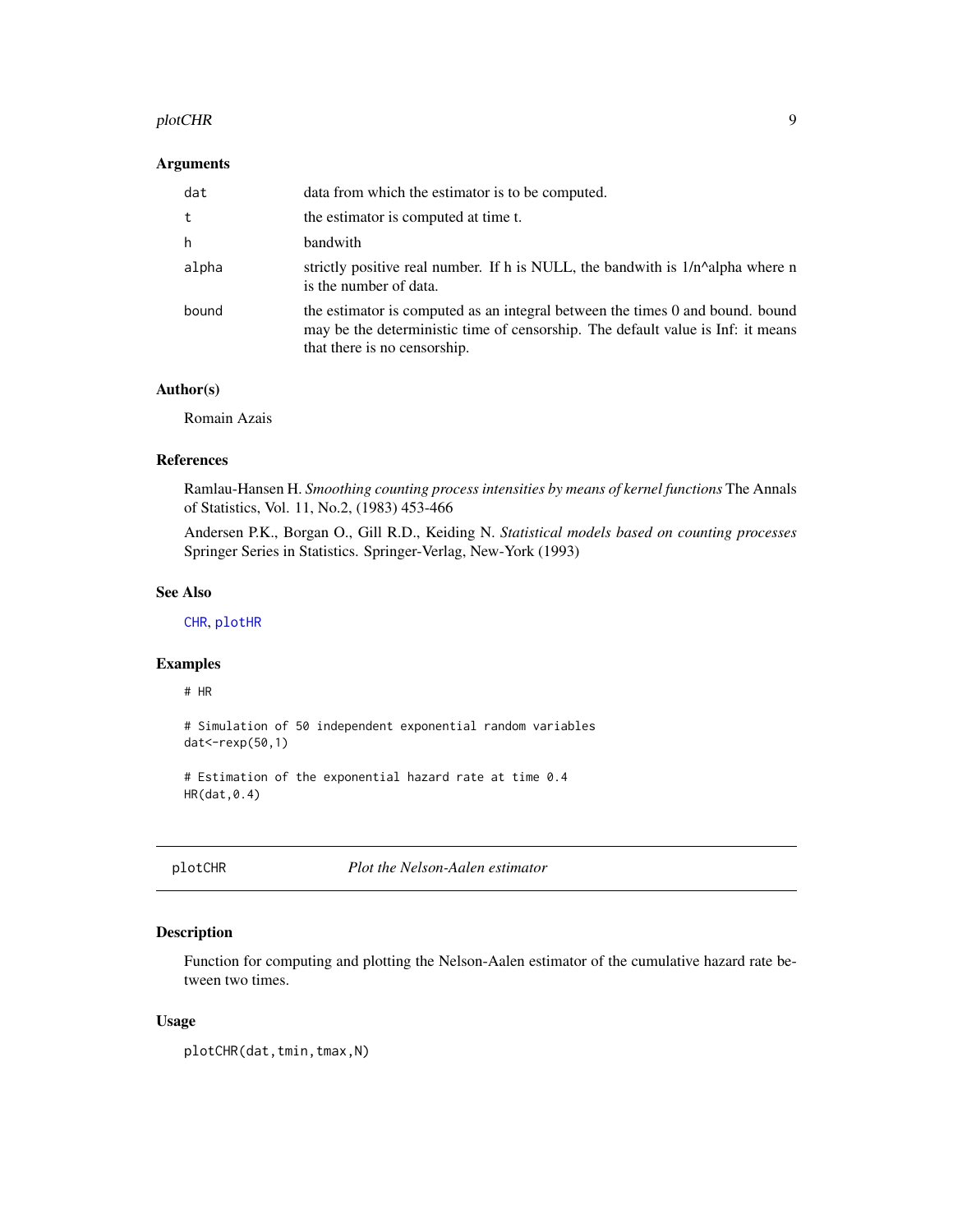#### <span id="page-9-0"></span>Arguments

| dat  | data from which the estimator is to be computed.                                                  |
|------|---------------------------------------------------------------------------------------------------|
| tmin | the estimator is computed from time the to time the the state.                                    |
| tmax | the estimator is computed from time tmin to time tmax. In addition, tmax is<br>greater than tmin. |
|      | size of the grid plot.                                                                            |

## Author(s)

Romain Azais

## References

Andersen P.K., Borgan O., Gill R.D., Keiding N. *Statistical models based on counting processes* Springer Series in Statistics. Springer-Verlag, New-York (1993)

#### See Also

#### [CHR](#page-2-1)

#### Examples

# plotCHR

```
# Simulation of 50 independent exponential random variables
dat<-rexp(50,1)
```

```
# Nelson-Aalen estimator of cumulative hazard rate between 0 and 2
plotCHR(dat,0,2,20)
```

```
# Theoretical cumulative hazard rate
points(0:2,0:2,col="blue",type="l")
```
<span id="page-9-1"></span>plotHR *Plot the estimator of the hazard rate computed by the function HR*

## Description

Function for plotting the hazard rate estimator computed by the function HR between two times.

## Usage

plotHR(dat,tmin,tmax,N,h,alpha,bound)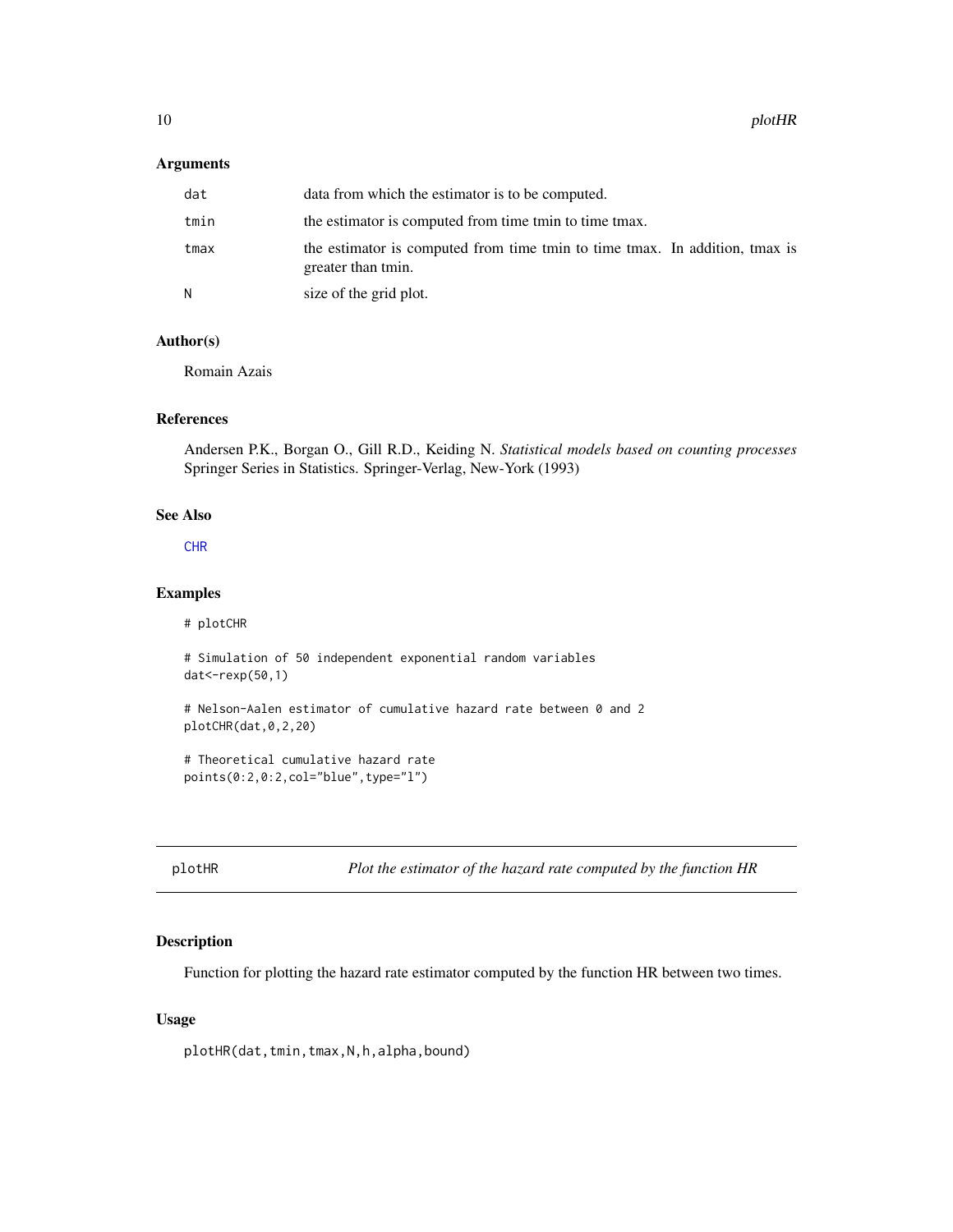#### <span id="page-10-0"></span>plotHR 11

## Arguments

| dat   | data from which the estimator is to be computed.                                                                                                                                                                                         |
|-------|------------------------------------------------------------------------------------------------------------------------------------------------------------------------------------------------------------------------------------------|
| tmin  | the estimator is computed from time tmin to time tmax. tmax is greater than<br>tmin.                                                                                                                                                     |
| tmax  | the estimator is computed from time tmin to time tmax. tmax is greater than<br>tmin. In addition, tmax must be less than bound.                                                                                                          |
| N     | size of the grid plot.                                                                                                                                                                                                                   |
| h     | bandwith.                                                                                                                                                                                                                                |
| alpha | strictly positive real number. If h is NULL, the bandwith is $1/n^{\alpha}$ alpha where n<br>is the number of data.                                                                                                                      |
| bound | the estimator is computed as an integral between the times 0 and bound. bound<br>may be the deterministic time of censorship. The default value is Inf: it means<br>that there is no censorship. Moreover, tmax must be less than bound. |

## Author(s)

Romain Azais

## References

Ramlau-Hansen H. *Smoothing counting process intensities by means of kernel functions* The Annals of Statistics, Vol. 11, No.2, (1983) 453-466

Andersen P.K., Borgan O., Gill R.D., Keiding N. *Statistical models based on counting processes* Springer Series in Statistics. Springer-Verlag, New-York (1993)

#### See Also

[HR](#page-7-1)

## Examples

#### # plotHR

# Simulation of 100 independent exponential random variables dat<-rexp(100,1)

# Estimation of the exponential hazard rate between 0 and 2 plotHR(dat,1,2,100,h=0.2)

```
# Theoretical hazard rate of exponential distribution
points(1:2,c(1,1),col="blue",type="l")
```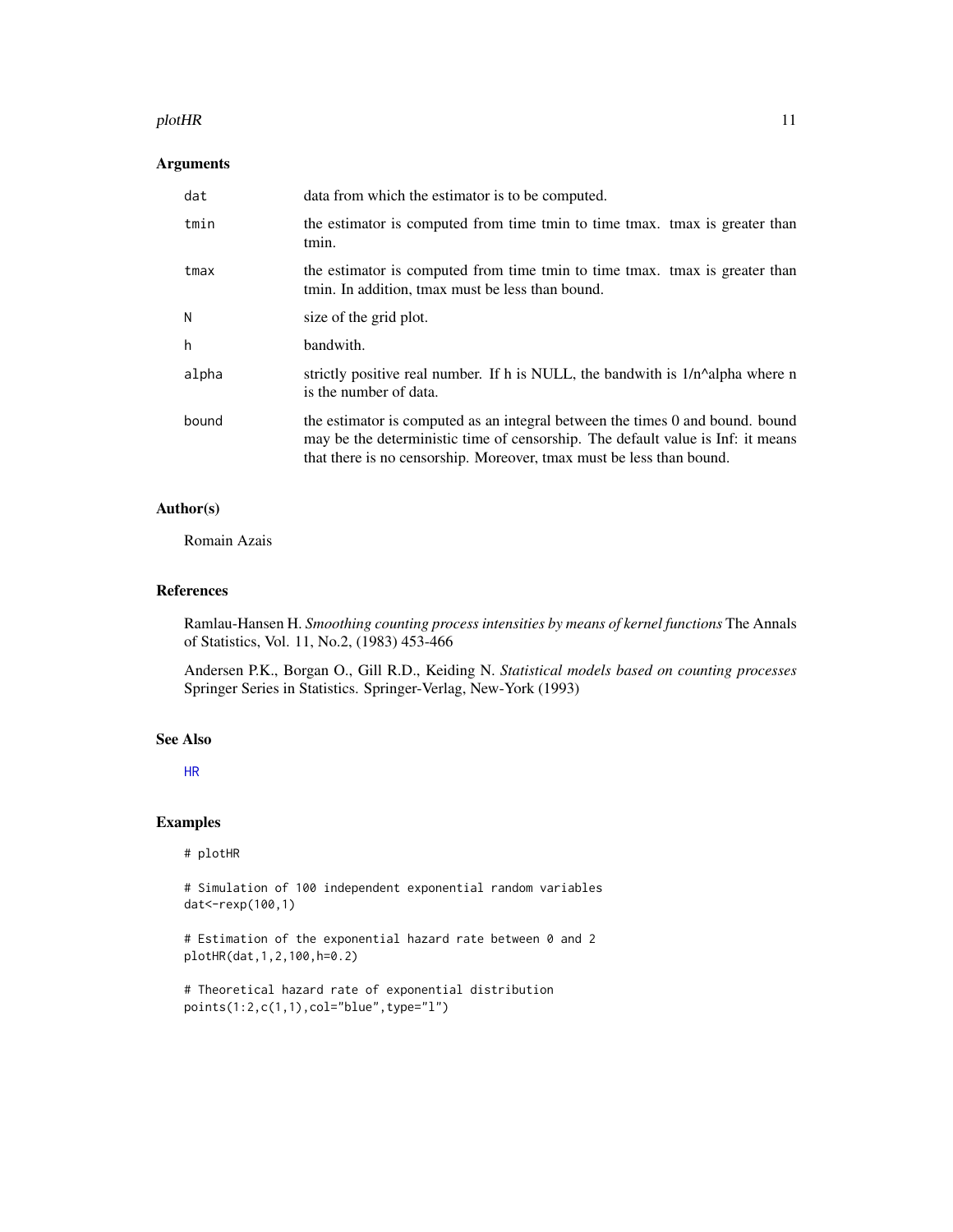<span id="page-11-1"></span><span id="page-11-0"></span>

## Description

This function computes simulations of random variables from their conditional hazard rate function.

## Usage

Simu.Cond.HR(N, lambda, x, verbose)

## Arguments

| N            | number of simulations.                                                   |
|--------------|--------------------------------------------------------------------------|
| lambda       | conditional hazard rate function (can be computed in a vector of times). |
| $\mathsf{x}$ | the hazard rate function of the simulations is $lambda(x, .)$ .          |
| verbose      | if TRUE, add a histogram of the simulations.                             |

#### Author(s)

Romain Azais

#### See Also

[Simu.HR](#page-12-1)

## Examples

```
# Simu.Cond.HR
example<-function(x,t){
sqrt(sum(x^2))+t
}
```
# Simulations of 50 iid random variables with hazard rate=example given x=3 Simu.Cond.HR(50,example,3)

# Simulations of 50 iid random variables with hazard rate=example given x=0.5 # Simu.Cond.HR(50,example,0.5)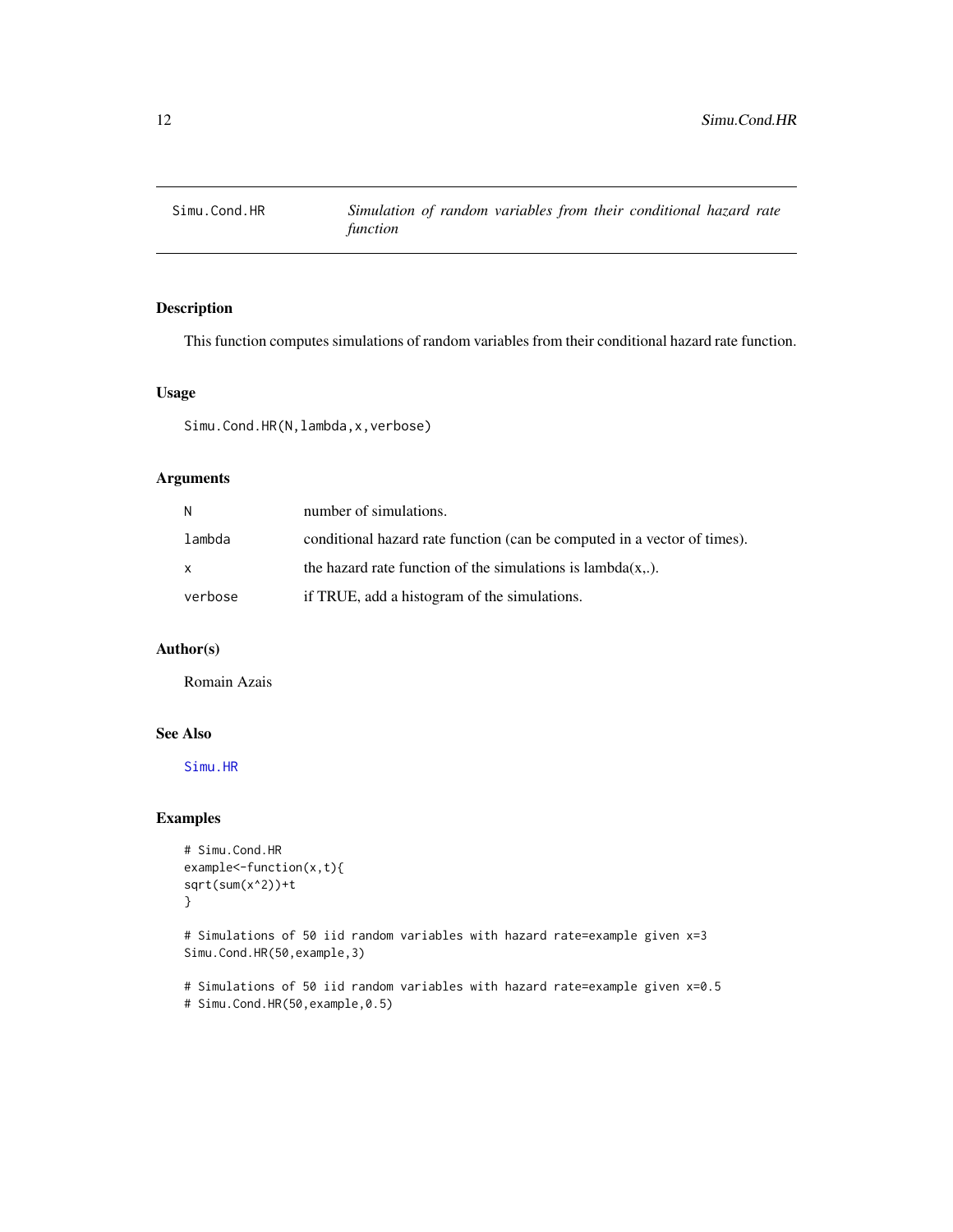<span id="page-12-1"></span><span id="page-12-0"></span>

## Description

This function computes simulations of random variables from their chazard rate function.

## Usage

```
Simu.HR(N, lambda, verbose)
```
## Arguments

| - N     | number of simulations.                                       |
|---------|--------------------------------------------------------------|
| lambda  | hazard rate function (can be computed in a vector of times). |
| verbose | if TRUE, add a histogram of the simulations.                 |

## Author(s)

Romain Azais

#### See Also

[Simu.Cond.HR](#page-11-1)

## Examples

```
# Simu.HR
# Weibull distribution hazard rate function
example<-function(x){
x
}
# Simulation of 50 iid random variables with hazard rate=example
Simu.HR(50,example)
```
<span id="page-12-2"></span>Simu.PDMP *Simulation of a piecewise-deterministic Markov process with continuous state space*

## Description

This function computes a simulation of a particular piecewise-deterministic Markov process. The state space of the process is the interval ]0,10[. This function is given for illustrating the function CondPdf.CC.interval.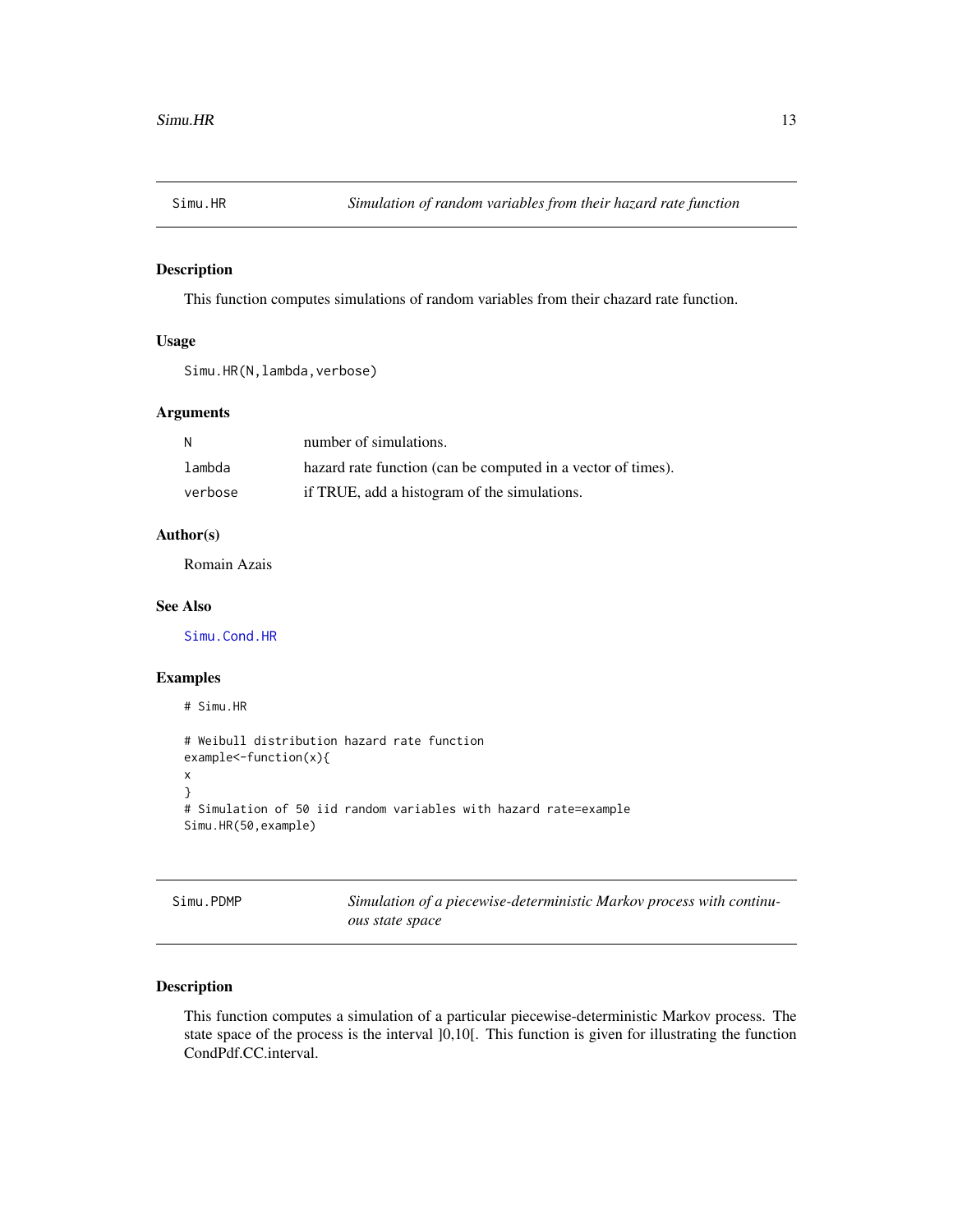## <span id="page-13-0"></span>Usage

Simu.PDMP(x0,T,verbose)

#### Arguments

| x0      | origin of the process.                 |
|---------|----------------------------------------|
|         | number of simulated jumps.             |
| verbose | if TRUE, add a plot of the simulation. |

## Author(s)

Romain Azais

## See Also

[CondPdf.CC.interval](#page-3-1), [Simu.PDMP.DC](#page-13-1)

## Examples

Simu.PDMP(2.4,20)

<span id="page-13-1"></span>

| Simu.PDMP.DC | Simulation of a piecewise-deterministic Markov process with discrete |
|--------------|----------------------------------------------------------------------|
|              | state space                                                          |

## Description

This function computes a simulation of a particular piecewise-deterministic Markov process. The state space of the process is the set  $(1,2,3)$ . This function is given for illustrating the function CondPdf.DC.interval.

## Usage

Simu.PDMP.DC(x0,T,verbose)

## Arguments

| x0      | origin of the process.                 |
|---------|----------------------------------------|
|         | number of simulated jumps.             |
| verbose | if TRUE, add a plot of the simulation. |

## Author(s)

Romain Azais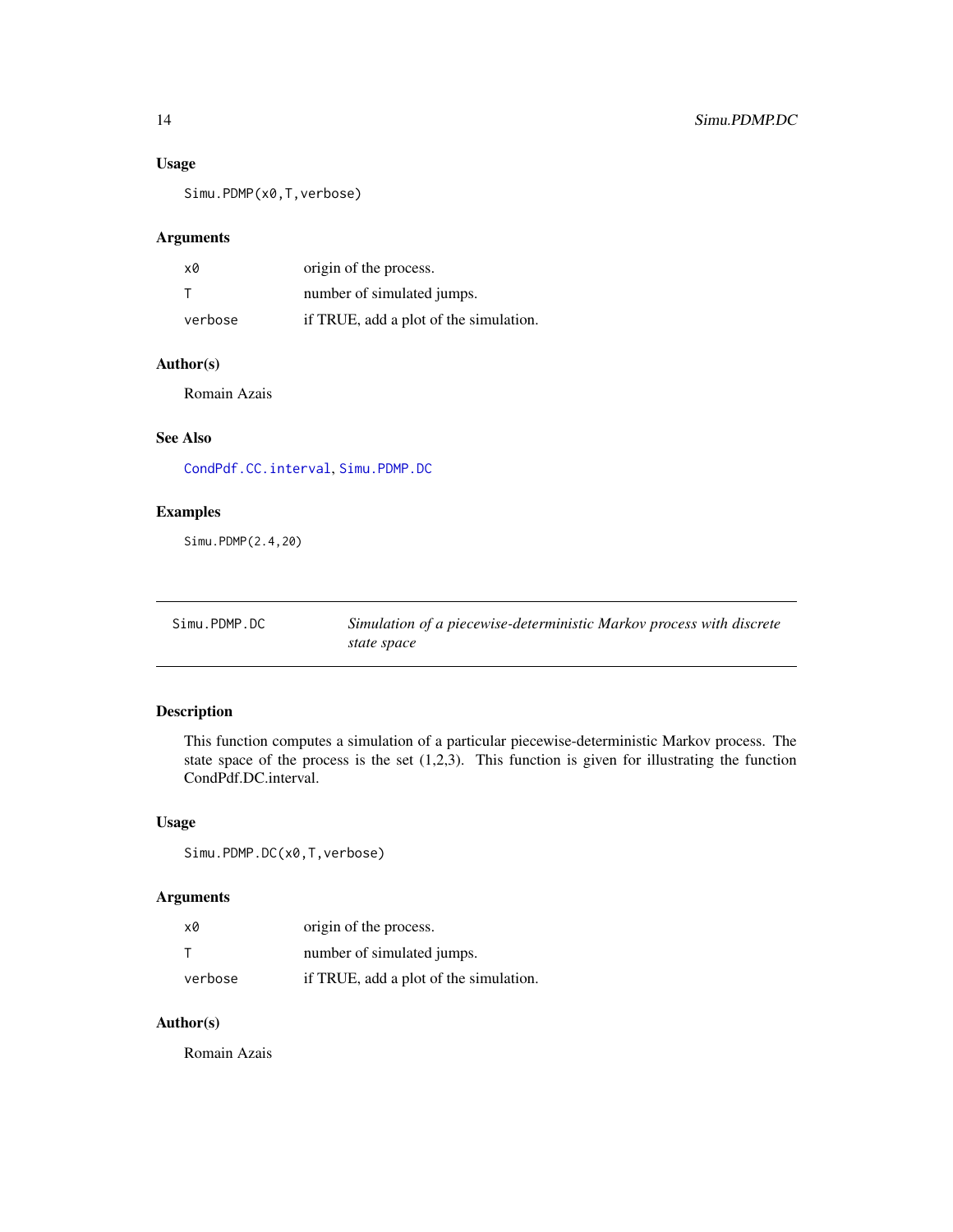## <span id="page-14-0"></span>Simu.PDMP.DC 15

## See Also

[CondPdf.DC.interval](#page-6-1)

## Examples

Simu.PDMP.DC(1,50)